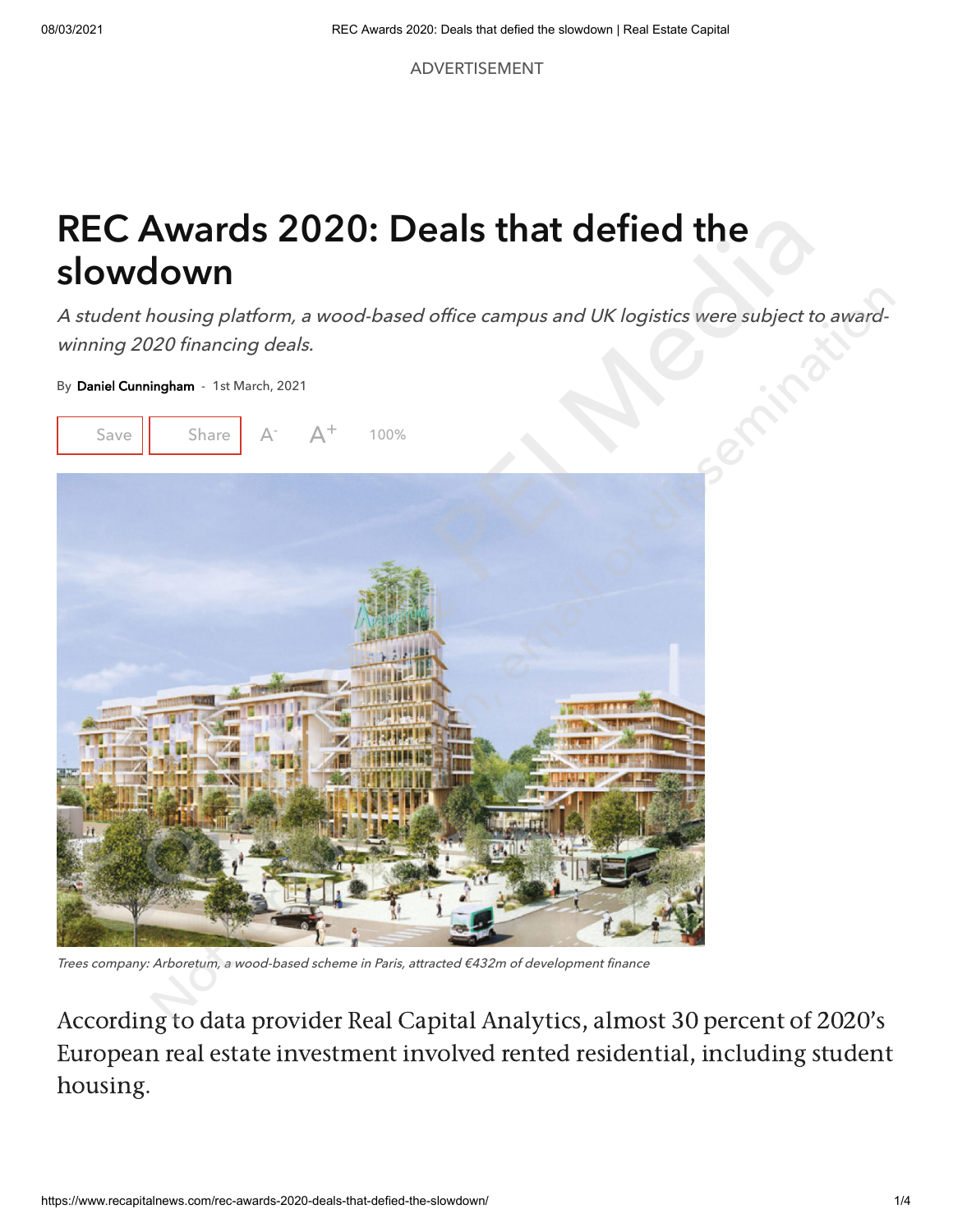A major contributor was US investor Blackstone's £4.7 billion (€5.3 billion) purchase of the UK's iQ Student Accommodation platform from Goldman Sachs and the Wellcome Trust in April. Blackstone's European real estate boss, James Seppala said the deal was "testament to our long-term belief in the UK" , including the country's "globally renowned" higher education system.

Bank of America, Citi and Morgan Stanley clearly share Blackstone's faith in the UK's educational sector. The US banks provided a £2.6 billion loan to finance the acquisition, in one of the largest European property financing transactions of 2020, which was voted Senior Investment Financing Deal of the Year: Europe.

Blackstone, which remained an avid buyer in 2020, was voted Borrower Finance Team of the Year: Europe. It was also the sponsor in the Mezzanine/Whole Loan Investment Financing Deal of the Year: Europe, in another of 2020's in-demand sectors – logistics. US investor Apollo Global Management provided a £109 million mezzanine loan, secured by a portfolio of 270 multi-let industrial and logistics assets covering 16.2 million square feet across the UK. The loan was part of a wider £667.3 million financing, proving lenders remained keen on sheds. Bank of America, Citi and Morgan Stanley clearly share Blackstone's faith in<br>the UK's educational sector. The US banks provided a £2.6 billion loan to<br>inance the acquisition, in one of the largest European property financi metrica, or anna mosgamonatiny etcainy and the material or discussed and detectional sector. The US banks provided a £2.6 billion loan to the acquisition, in one of the largest European property financing ons of 2020, whi

Lenders also liked the right development deals, especially schemes with demonstrable green credentials. Development Financing Deal of the Year: Europe went to the parties behind the financing of a unique scheme: Europe's largest wood-based office campus, known as Arboretum, in Paris. German insurer Allianz Real Estate, French debt fund managers AEW, Ostrum Asset Management and BNP Paribas Asset Management provided the €432 million loan in June.

The scheme, by borrowers Icawood, Ivanhoé Cambridge and BNP Paribas Real Estate, will comprise seven buildings, five of which will be primarily developed from cross-laminated timber. Its backers have also committed to reusing as much material as possible from the demolition of the former industrial site on which the project is being built.